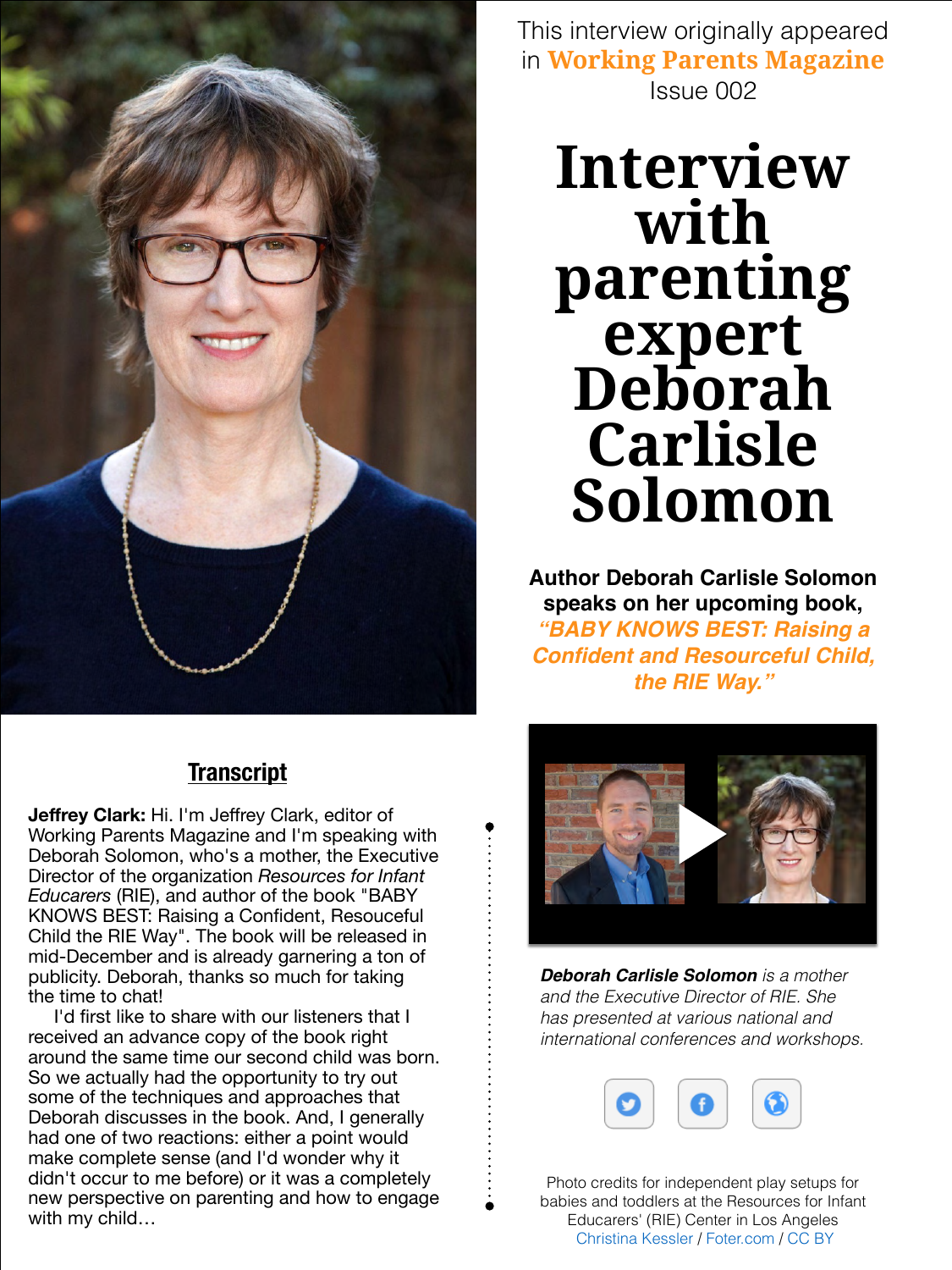And with that intro, I'd like to turn it over now to Deborah - Could you please give our listeners a quick overview of **what Educaring is, and what the book is about?**

**Deborah Solomon:** Absolutely, Jeffrey. Thanks for inviting me to speak to your listeners. Magda Gerber, who was RIE's founding director, coined the term "Educaring" to mean that we should educate while we care, and care while we educate; that these two things are intertwined. So the intimate caregiving activities of feeding, diapering, bathing, and dressing a baby, provide valuable opportunities for a baby to learn about himself and also about others, about the people who care for him. And these are also valuable opportunities for relationship building between parent and child. Magda's Educaring approach is very comprehensive and gives parents the tools to build relationships with their babies based on respect. It also helps parents understand their babies better developmentally and as individual, unique human beings, and thus be able to respond to them more accurately. There are seven basic RIE principles that are part of this approach and this is what my book - BABY KNOWS BEST - is all about.

**JC:** So speaking about these principles, an important one you mention in the book is for parents to **be prepared and present**. No multitasking! On a basic level, this is just good practice: get all the diapering materials together BEFORE you change his diaper. But on a deeper level, you mention that it helps you focus on your child as a person, and it can actually facilitate "intimate togetherness". What do you mean by this and how does it work?

**DS:** That's a great question. When you prepare the environment ahead of time - so for instance the changing table, you have the fresh diaper ready, you have the wipes, maybe a warm washcloth, cream, a new outfit or pajamas, or whatever it might be - when everything is prepared, then when you bring the baby to the changing table you can be completely focused on what you're doing together. When you're able to give your full attention to the baby during these shared moments, then the message you convey to the baby is: "I care about you... You're important to me." And if we think about it from the baby's point of view, this is a very different experience than being



**JC:** It boils down to basically treating the baby like a human being and engaging with that human on a human level.

**JC:** Another principle you mention is the importance of **observing your child to understand her needs**. How does that work and what do we get from it?

diapered by a parent who's multi-tasking maybe talking to a partner, or a friend, watching television, or checking their text messages while they're giving a bottle. The diapering or whatever the care giving activity is, is something that you're doing with the baby, not to the baby in a mechanical sort of way. So for instance, the experience is not just about changing the diaper. On a deeper relationship level it is a back and forth sort of dance, an intimate shared experience through which you can convey to your baby how much you care for him, through your voice, your gaze, how you touch the baby, and your gestures. And so when we look upon these caregiving times as relationship building times, rather than just about completing a particular task, I think we become much more aware of the potential profundity of these interactions. As Magda reminded us, babies are diapered - even nowadays - thousands of times, probably, in their young lives, so why not make use of this really valuable time together?

#### **DS:** Right.

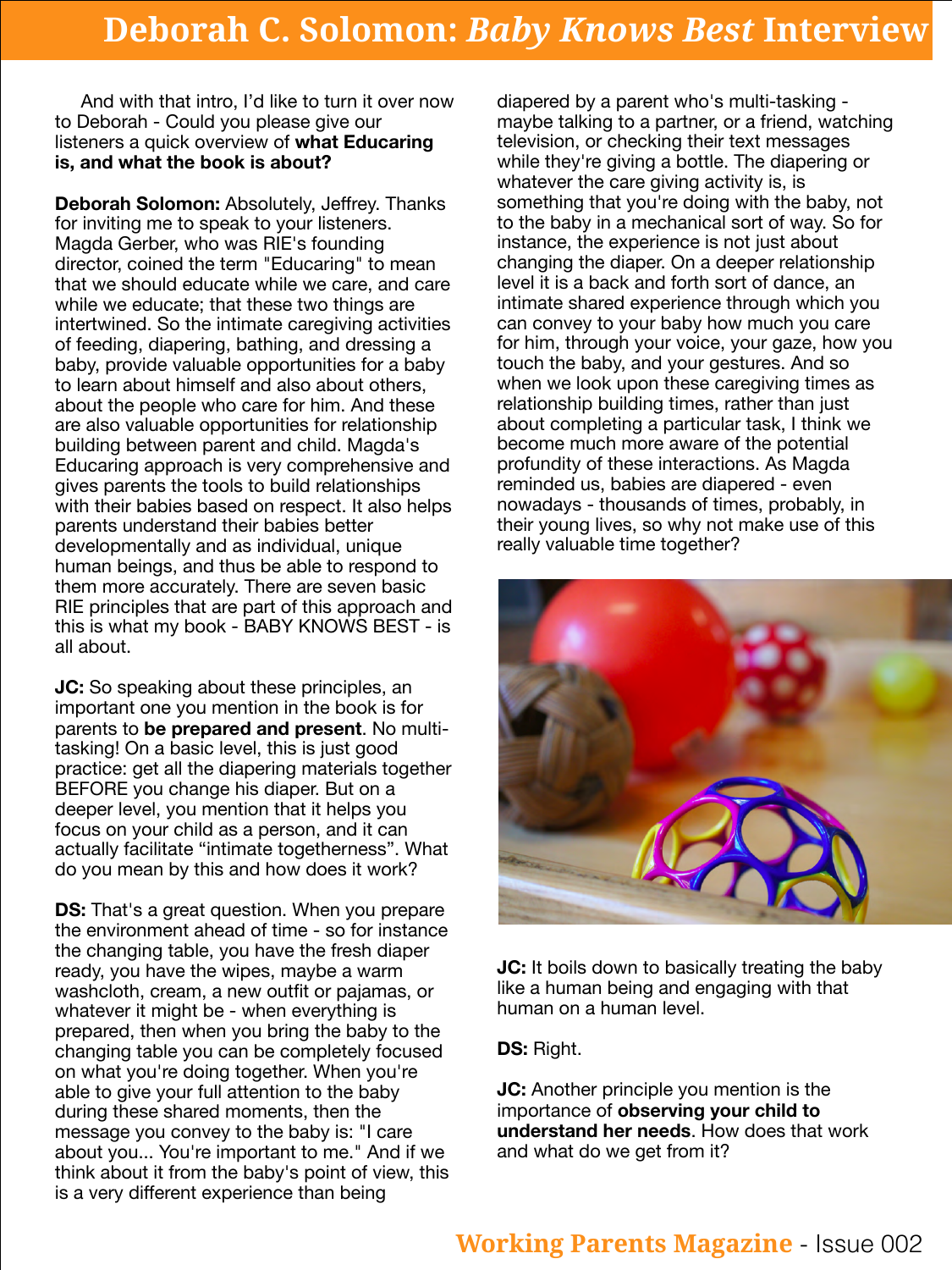**DS:** Observation is one of the basic RIE principles... it's very important. So for instance, let's say a baby has been playing quietly, manipulating and mouthing a set of rings for a little while and he begins to cry. Sometimes a parent may pick up the baby quickly to offer a bottle or the breast to quiet the cry. But what if the baby isn't hungry, but is crying because he's tired instead? So Magda suggested that we slow down and take a few moments first to observe the baby to try to understand why he's crying. Rather than having a goal of trying to quiet the crying quickly, we try to understand the cry first. This can be challenging for some parents, particularly new parents - certainly it was hard for me. Every time my son cried in the beginning, my heart broke and I rushed in very quickly. But Magda said just try to slow yourself down a little bit, wait just a moment, and then a moment longer, before responding. Sometimes if we can do that, in those brief moments we can see the reality of the situation.



**JC:** The idea that by seeing these different realities being different needs that the crying is actually different cries for different needs.

**JC:** And that's exactly leading into my next comment. I mentioned, I've gone through the book and attempted some of the techniques with my own son. One of these was to talk to him, **narrating what was happening** - such as when I was changing his diaper, or when we were putting him to bed. And I found - for myself at least - that it helped me be more calm and connected with him. And if I'm calm, while

**DS:** Right. And it can take some time to figure out what the different cries mean. And sometimes we can also be confounded. We go through our list and all the basic needs have been met and we're still unclear, but we do our best. Parents feel anxious because they feel unsure. Sometimes narrating what we're seeing can help to relieve some anxiety: "You're crying really hard. I'm trying so hard to understand what you need. I wander what you're trying to tell me. Are you hungry? I don't think so, I just fed you. Are you too warm in that outfit? You don't feel warm. Ah! Look what time it is. Maybe you're ready to rest already." So the narrating can also help the process. Observe, and then narrate what we see - it can help us to be more calm.

he's wailing, I'll ask him what's wrong and try to read his queues, rather than get frustrated with him. Now, I've only been utilizing the Educaring approach for a few weeks. What kinds of impacts have you seen on parents who've employed the approach for longer periods?

**DS:** Well, specifically in regard to the narrating, in the beginning some parents say it feels strange to narrate to a young baby about what's happening. But they also say that it helps them to stay present with their baby rather than have their mind wander off somewhere else. It can be very hard to stay present with someone who can't speak to you. Narrating helps you stay there - in the moment with the baby.

 I believe that most parents would say that it takes some practice and time to internalize the Educaring approach. But if they can do just three things, I think it can have enormous impact on how parents become calmer and to be more confident. The more confident the parent, I believe the more peaceful the baby. The three things I suggest the parents start with when they first come to class, or when reading or learning about the approach, are these steps:

**1 - Slow down.** Just slowing down creates a sense of peacefulness and allows even a young baby to follow what's happening. When you think about the difference in how you feel when you're rushing or even just moving at a brisk pace versus when you take the time to move slowly, it's not surprising that this would have such a difference for babies.

## **Deborah C. Solomon:** *Baby Knows Best* **Interview**

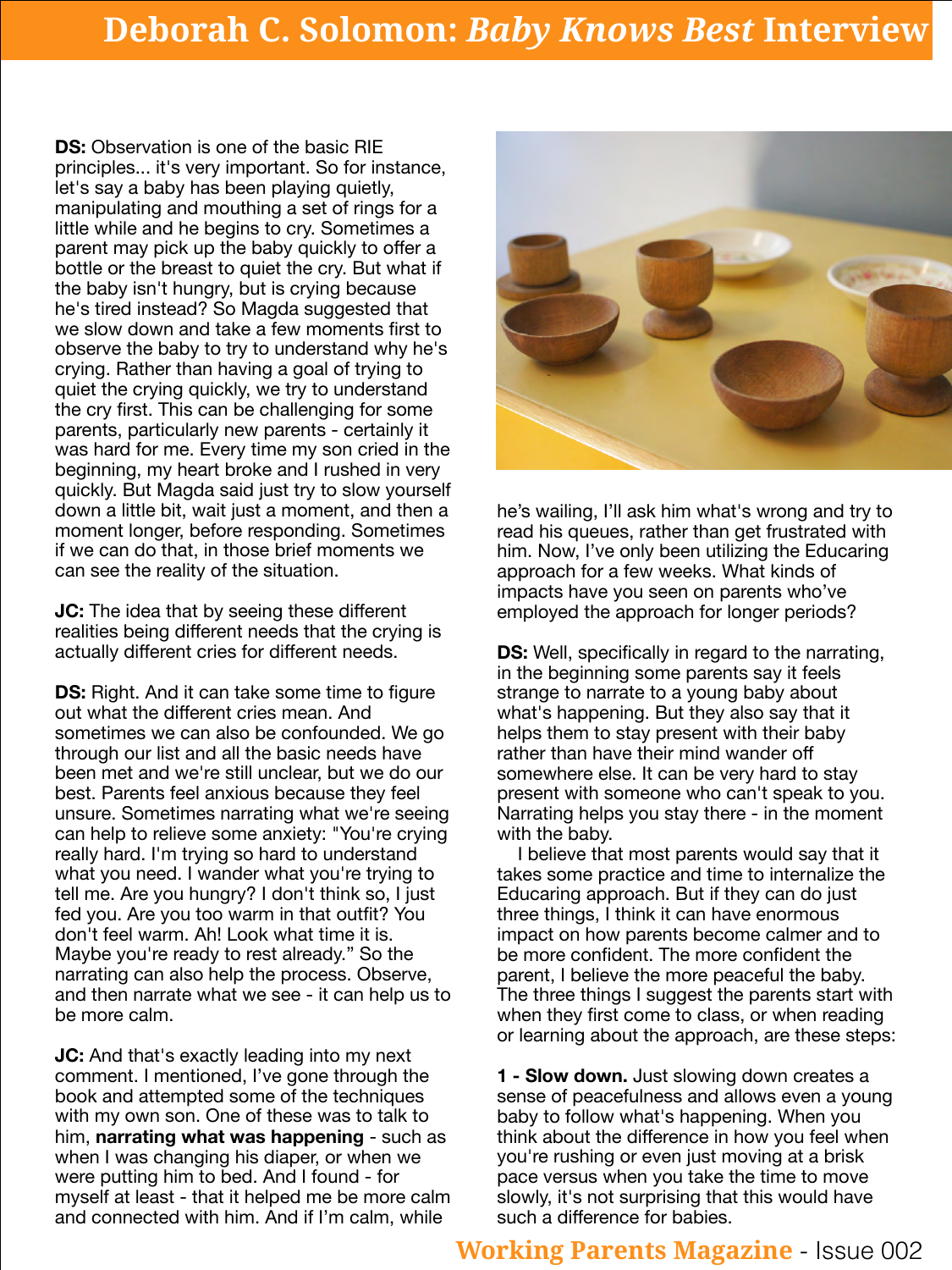It's still important for life to move slowly for toddlers too. Sometimes when toddlers are thought to be uncooperative, it's just that life is moving too quickly for them and they can't keep up. So, slowing down is the first step.

**2 - Practice telling your baby what you're going to do, before you do it.** "I'd like to pick you up now. I'm going into the other room and I'll be right back." When we are in the habit of telling the baby what we're going to do, the baby can relax. She knows there's going to be no surprises.

**3 - Tarry time.** This was coined by RIE associate Diana Suskind. It's the time between when you tell the baby what's going to happen and when you actually do it. So after you tell the baby "I'm going to pick you up now," you tarry, or wait for her to process what's been said and let you know she's ready. She might raise her arms up or have a look on her face of anticipation and you'll know that now she's ready to be picked up. This is important because babies take more time to process than we do. If we just say we're going to pick you up and then pick up the baby, it will still feel very abrupt for the baby and she won't be able to quite keep up with what's going on. So practice slowing down, practice telling your baby what you're going to do, and give tarry time for her to process. These three things can have an enormous impact and parents say just doing these three things helps them to feel much more peaceful and it makes an enormous difference.

**JC:** I mentioned earlier that there were some techniques that were quite different from what I was used to. For example, with our daughter, we swaddled her. Sometimes, she'd break out, but for the most part, it helped keep her calm when going to sleep. So I was surprised to see that in your book, *swaddling is actually strongly discouraged*. I decided to then free my son's arms, to just give it a shot, and he doesn't seem to be any the worse for not being swaddled. **Why is having the freedom to move so important for the infant?**

**DS:** That's another good question. In BABY



KNOWS BEST, I suggest that with all interventions - whether it's swaddling or pacifiers, or anything else - that a parent first observe the baby to see what the baby might need, rather than assume the baby needs an

intervention. Once we introduce an intervention babies very quickly habituate to them, and I'll hear parents say "Gee wiz. I wish I never started that to begin with." As you discovered, with your son, some young babies don't need to be swaddled. So first observe - go back to that basic RIE principle - observe and see how your baby does without the intervention. If a parent feels that something is needed, a sleep sack would be preferable because it allows the arms and hands to be free. And so therefore the baby can access her hands - and this of course is important for learning how to self-sooth. Also, a sleep sack is loose around the hips and legs, so the baby can lay on her back with her hips fully relaxed in an open position. So that freedom of movement is important.

 If a parent finds that they do want to use some sort of intervention, it's really important to continue to observe the baby, to see when she no longer needs it... If she rejects the pacifier when it's offered to her. You know, babies change so quickly and what they might welcome one week, they may no longer need the next. So that observation piece is really, really important. There's actually in the book mention of a video of a one-day-old baby in a bassinet, and he's un-swaddled and he's asleep, but he's moving, sometimes in that sort of jerking fashion that young newborn babies exhibit. And at one point he startles, opens his eyes just a bit, and then just as quickly he closes them and then goes back to sleep. So it's natural for newborns to have these restless sort of movements. But seeing this can be unsettling sometimes for new parents, who may then bundle their baby in a swaddling blanket. I would just suggest - just like you did with your son - to give it a try, without a swaddle and see how your baby does.

**[Working Parents Magazine](http://workingparentsmagazine.com/)** - Issue 002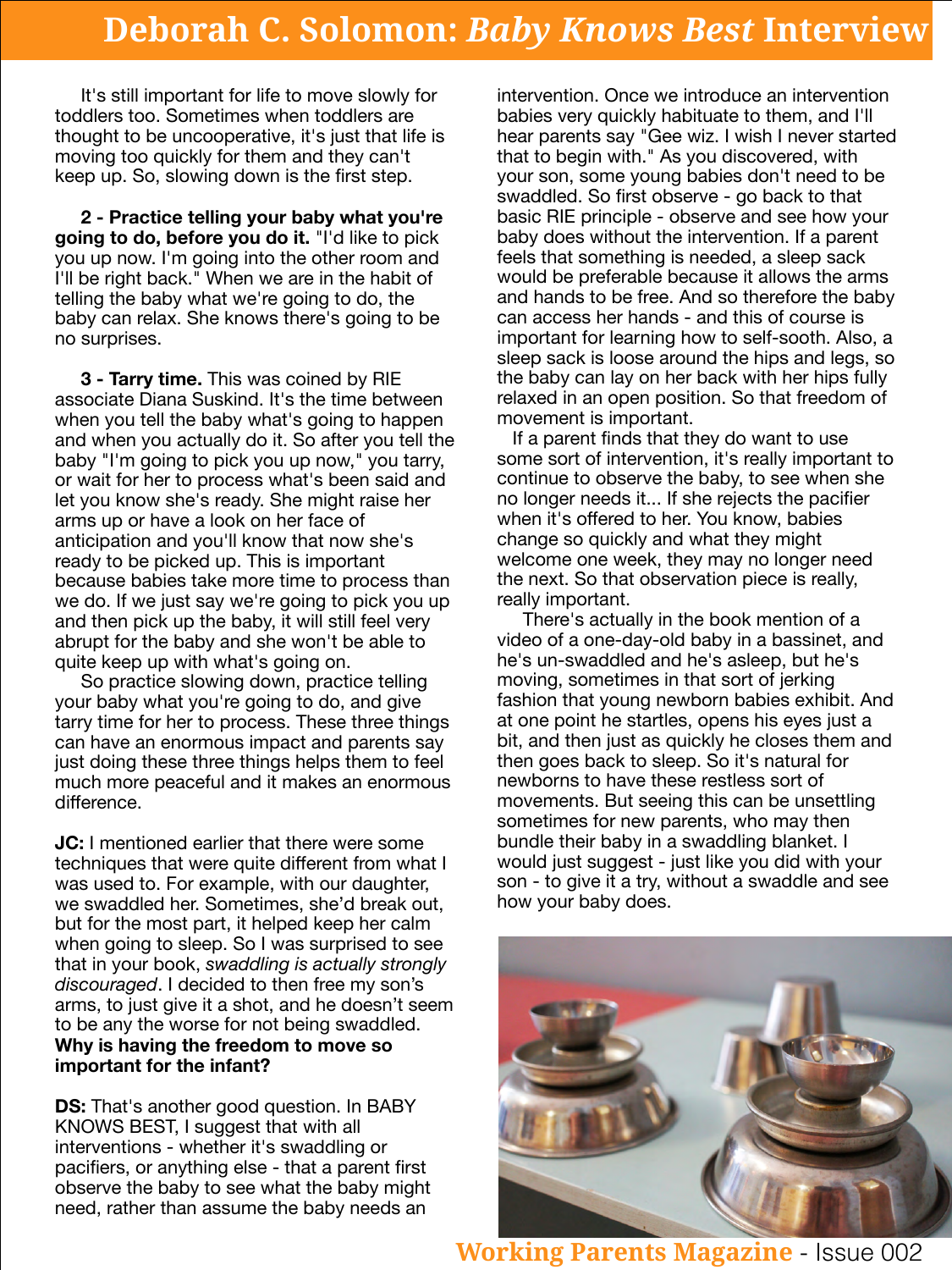**JC:** And while freedom is important for the infant, so is discipline, routine, and boundaries. **How early should one start setting limits for their children and how should they go about it?**

**DS:** Magda Gerber said that lack of discipline is not kindness, it is neglect. So of course we are the most important models for our children they are observing our behavior all the time, and they look to us to learn what is appropriate and what is not. If we want our children to behave kindly, then we need to model kindness ourselves. But it can take practice for them to be gentle and to learn to be kind and respectful, so we start to set limits with young babies. As soon as they do something that is undesirable, we let them know - kindly and patiently. Perhaps a baby pulls up on you and tries to tug on your glasses. You can say "I don't want you to pull on those," and put your hand in front of your glasses so they can't be touched. Or maybe you're sitting on the floor and your baby crawls over to you and tries to chew on your toes and you can say "I don't want you to chew on my toes, but here's something that you can chew on..." Offer an alternative, preferably two, so that your baby has a choice of something that is ok bite and chew on other than your toes. Sometimes we have to set limits over and over again, until the child finally internalizes the limit and becomes self-disciplined. It's not an overnight, immediate occurrence, a "if I say it once, you abide by my limits" sort of thing. It takes patience and sometimes it take fortitude.



#### **JC:** Finally, what are a few quick **strategies parents can utilize to help their babies or toddlers communicate, problem-solve, and self-sooth?**

**DS:** Hmm... I don't know any QUICK strategies. This is probably just the opposite of what you what to hear, but it all takes time. I don't think anything of value is learned quickly - or very few things (I can't think of anything). So we need to give our children time. Give your baby or toddler time to communicate and give yourself as a parent time to understand what they're telling you. We parents don't have to have the answers right away and sometimes we won't have any answer at all - we'll be completely flummoxed. But that's ok. We can say "I'm trying really hard to understand why you're

#### crying, but I just don't know. I can hold you until you're all done." We can give our babies time to problem-solve. If a baby is working to pick up and grasp a certain toy, we can sit on our hands and deal with our own impatience and desire to "help". I think the more that we're able to let our babies figure out things on their own, where we

observe and we're emotionally available nearby, without interrupting, without side coaching or giving direction, the more our babies will develop tenacity and a long attention span, and their own important problem-solving skills.

## **Deborah C. Solomon:** *Baby Knows Best* **Interview**